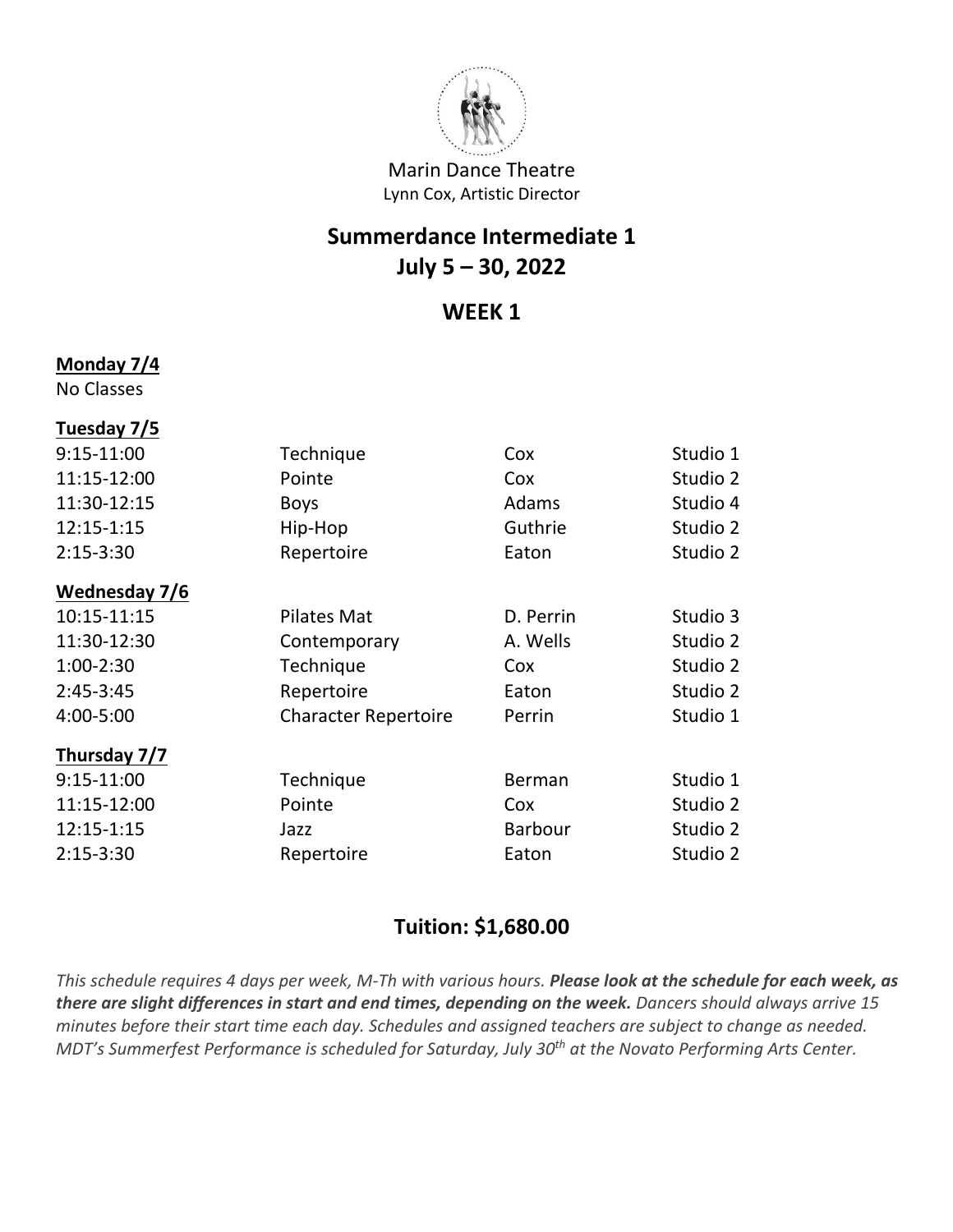

# **Summerdance Intermediate 1 July 5 – 30, 2022**

## **WEEK 2**

| <b>Monday 7/11</b> |                             |                |          |
|--------------------|-----------------------------|----------------|----------|
| 10:15-11:15        | <b>Pilates Mat</b>          | D. Perrin      | Studio 3 |
| 11:30-1:00         | Technique                   | Hoag           | Studio 2 |
| $1:15-2:00$        | Pointe                      | Adams          | Studio 2 |
| $2:15-3:00$        | Hip-Hop                     | Guthrie        | Studio 2 |
| 3:45-5:30          | <b>Character Repertoire</b> | Perrin         | Studio 1 |
| Tuesday 7/12       |                             |                |          |
| 9:15-11:00         | Technique                   | Cox            | Studio 1 |
| 11:15-12:00        | Pointe                      | Cox            | Studio 2 |
| 11:30-12:15        | <b>Boys</b>                 | Adams          | Studio 4 |
| 12:15-1:15         | Jazz                        | <b>Barbour</b> | Studio 2 |
| $2:15-3:30$        | Repertoire                  | Eaton          | Studio 2 |
| Wednesday 7/13     |                             |                |          |
| 10:15-11:15        | Cross-Training              | <b>Bassing</b> | Studio 3 |
| 11:30-12:30        | Contemporary                | A. Wells       | Studio 2 |
| $1:00-2:30$        | Technique                   | Berman         | Studio 2 |
| $2:45-4:00$        | Repertoire                  | Eaton          | Studio 2 |
| Thursday 7/14      |                             |                |          |
| 9:15-11:00         | Technique                   | Berman         | Studio 1 |
| 11:15-12:00        | Pointe                      | Cox            | Studio 2 |
| 12:15-1:15         | Jazz                        | <b>Barbour</b> | Studio 2 |
| $2:15-3:30$        | Repertoire                  | Eaton          | Studio 2 |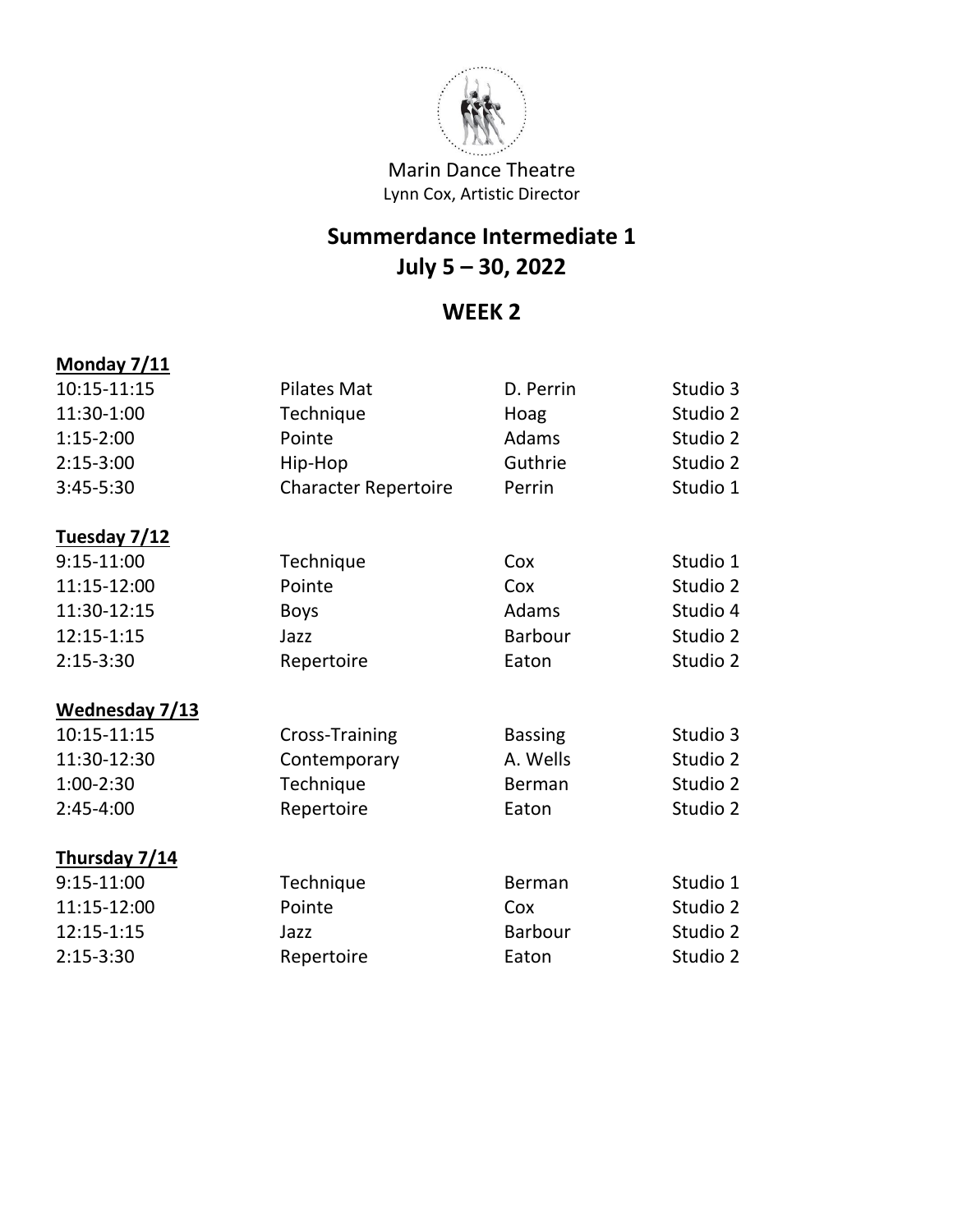

# **Summerdance Intermediate 1 July 5 – 30, 2022**

## **WEEK 3**

| <b>Monday 7/18</b>    |                             |                |          |
|-----------------------|-----------------------------|----------------|----------|
| 10:15-11:15           | <b>Pilates Mat</b>          | D. Perrin      | Studio 3 |
| 11:30-1:00            | Technique                   | Adams          | Studio 2 |
| $1:15-2:00$           | Pointe                      | Adams          | Studio 2 |
| $2:15-3:00$           | Hip-Hop                     | Guthrie        | Studio 2 |
| 3:45-5:30             | <b>Character Repertoire</b> | Perrin         | Studio 1 |
| Tuesday 7/19          |                             |                |          |
| $9:15-11:00$          | Technique                   | Perrin         | Studio 1 |
| 11:15-12:00           | Pointe                      | Perrin         | Studio 2 |
| 11:30-12:15           | <b>Boys</b>                 | Adams          | Studio 4 |
| 12:15-1:15            | Jazz                        | <b>Barbour</b> | Studio 2 |
| $2:15-3:30$           | Repertoire                  | Eaton          | Studio 2 |
| <b>Wednesday 7/20</b> |                             |                |          |
| 10:15-11:15           | Cross-Training              | <b>Barbour</b> | Studio 3 |
| 11:30-12:30           | Contemporary                | A. Wells       | Studio 2 |
| 1:00-2:30             | Technique                   | Cox            | Studio 2 |
| $2:45-4:00$           | Repertoire                  | Eaton          | Studio 2 |
| Thursday 7/21         |                             |                |          |
| $9:15-11:00$          | Technique                   | Harmon         | Studio 1 |
| 11:15-12:00           | Pointe                      | Hoag           | Studio 2 |
| 12:15-1:15            | Jazz                        | <b>Barbour</b> | Studio 2 |
| $2:15-3:30$           | Repertoire                  | Eaton          | Studio 2 |
|                       |                             |                |          |